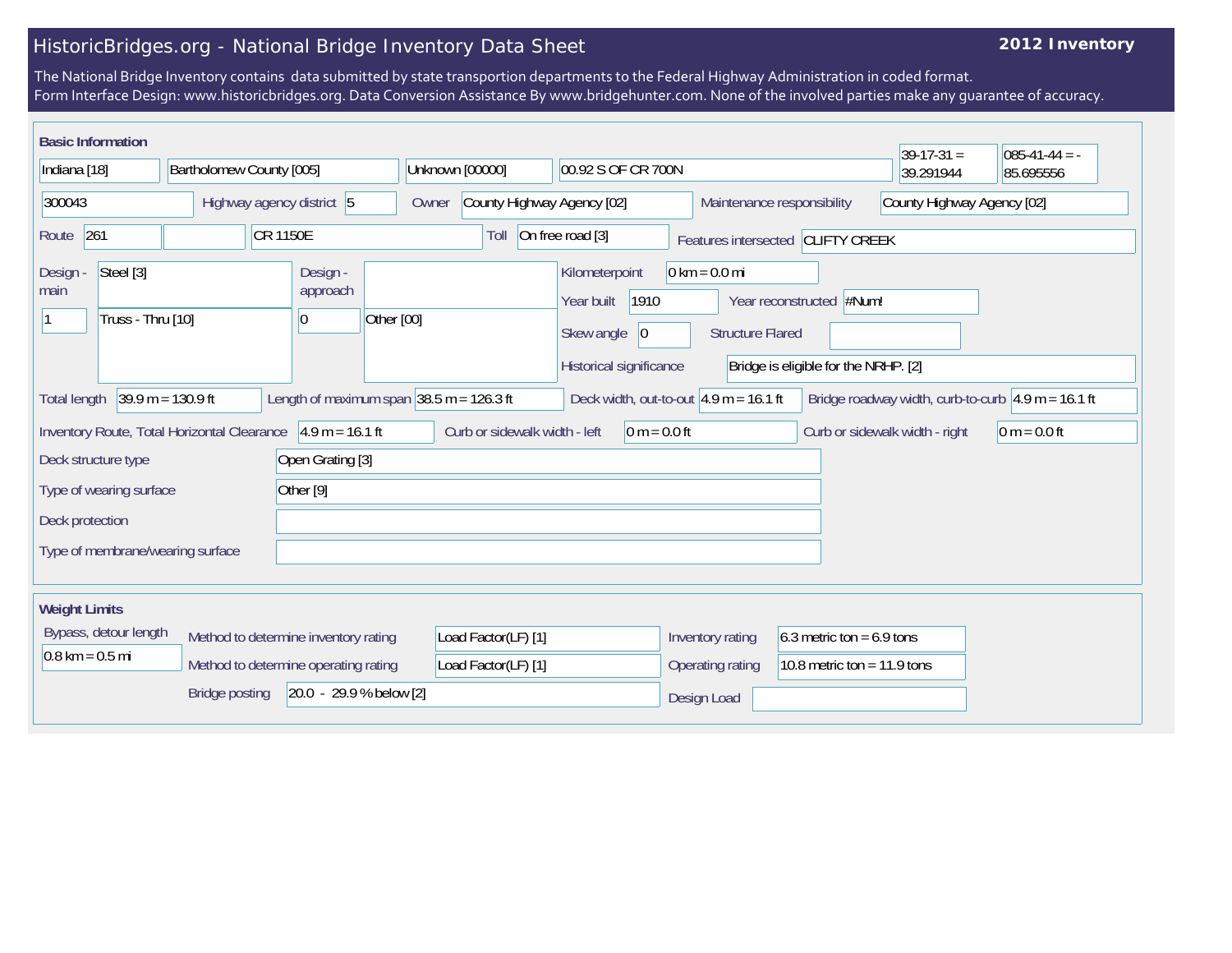| <b>Functional Details</b>                                                                        |                                                                                         |  |  |  |  |  |  |  |  |  |
|--------------------------------------------------------------------------------------------------|-----------------------------------------------------------------------------------------|--|--|--|--|--|--|--|--|--|
| Average daily truck traffi 5<br>Average Daily Traffic<br>60                                      | Year 2011<br>2031<br>100<br>%<br>Future average daily traffic<br>Year                   |  |  |  |  |  |  |  |  |  |
| Road classification<br>Local (Rural) [09]                                                        | Approach roadway width<br>$4.9 m = 16.1 ft$<br>Lanes on structure 1                     |  |  |  |  |  |  |  |  |  |
| Type of service on bridge Highway [1]                                                            | Direction of traffic One lane bridge for 2 - way traffic [3]<br>Bridge median           |  |  |  |  |  |  |  |  |  |
| No parallel structure exists. [N]<br>Parallel structure designation                              |                                                                                         |  |  |  |  |  |  |  |  |  |
| Waterway [5]<br>Type of service under bridge                                                     | 0 <br>Navigation control<br>Lanes under structure                                       |  |  |  |  |  |  |  |  |  |
| Navigation vertical clearanc<br>$0 = N/A$                                                        | Navigation horizontal clearance $ 0 = N/A$                                              |  |  |  |  |  |  |  |  |  |
| Minimum navigation vertical clearance, vertical lift bridge                                      | Minimum vertical clearance over bridge roadway<br>$5.08 m = 16.7 ft$                    |  |  |  |  |  |  |  |  |  |
| Minimum lateral underclearance reference feature Feature not a highway or railroad [N]           |                                                                                         |  |  |  |  |  |  |  |  |  |
| Minimum lateral underclearance on right $ 0 = N/A$                                               | Minimum lateral underclearance on left $0 = N/A$                                        |  |  |  |  |  |  |  |  |  |
| Minimum Vertical Underclearance $ 0 = N/A $                                                      | Minimum vertical underclearance reference feature Feature not a highway or railroad [N] |  |  |  |  |  |  |  |  |  |
| Appraisal ratings - underclearances N/A [N]                                                      |                                                                                         |  |  |  |  |  |  |  |  |  |
|                                                                                                  |                                                                                         |  |  |  |  |  |  |  |  |  |
| <b>Repair and Replacement Plans</b>                                                              |                                                                                         |  |  |  |  |  |  |  |  |  |
| Type of work to be performed                                                                     | Work to be done by contract [1]<br>Work done by                                         |  |  |  |  |  |  |  |  |  |
| Bridge rehabilitation because of general structure<br>deterioration or inadequate strength. [35] | 50000<br>550000<br>Bridge improvement cost<br>Roadway improvement cost                  |  |  |  |  |  |  |  |  |  |
|                                                                                                  | $54 m = 177.2 ft$<br>Length of structure improvement<br>Total project cost<br>600000    |  |  |  |  |  |  |  |  |  |
|                                                                                                  | 2011<br>Year of improvement cost estimate                                               |  |  |  |  |  |  |  |  |  |
|                                                                                                  | Border bridge - state<br>Border bridge - percent responsibility of other state          |  |  |  |  |  |  |  |  |  |
|                                                                                                  | Border bridge - structure number                                                        |  |  |  |  |  |  |  |  |  |